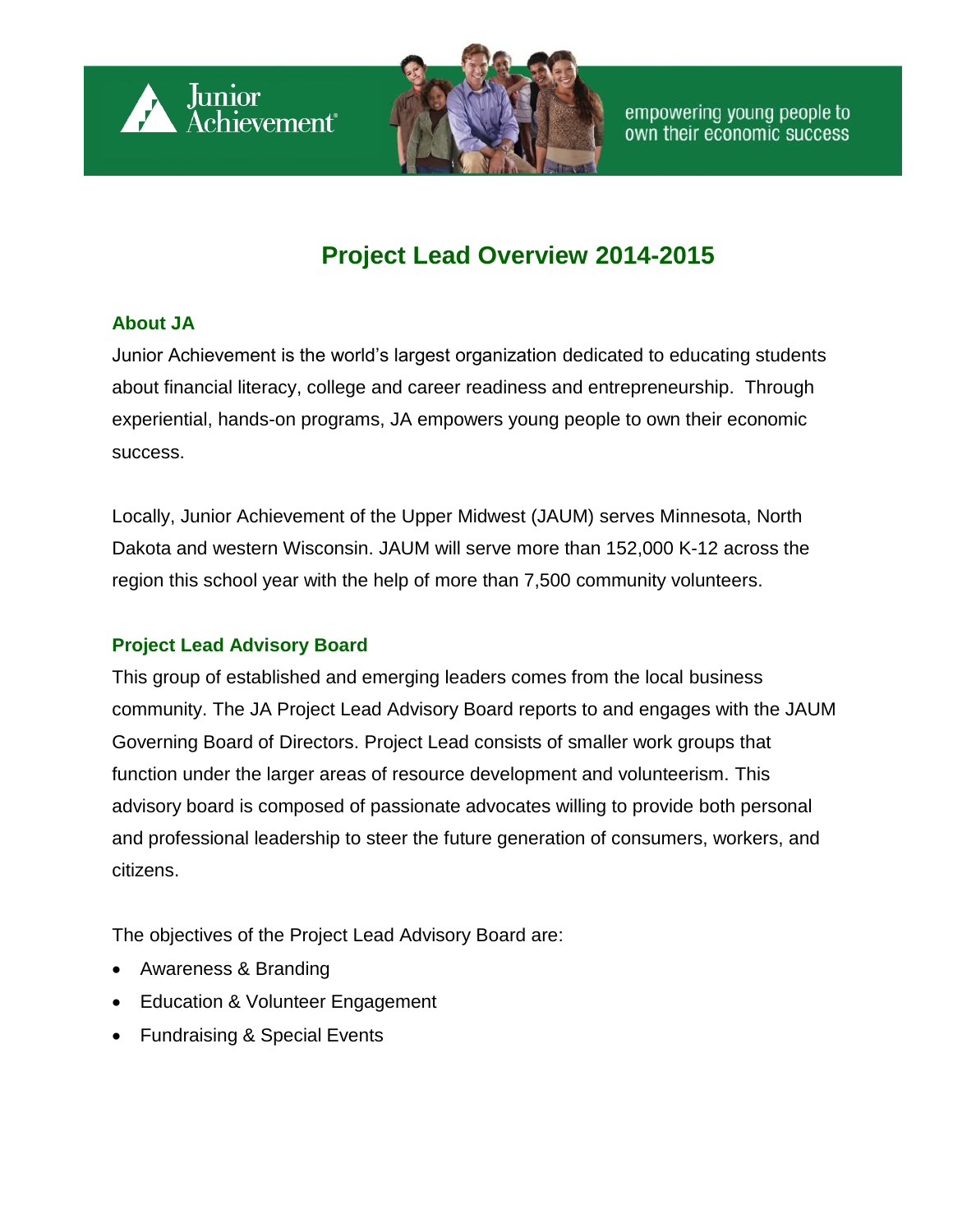



#### **Membership**

Members are identified and invited to the board based on certain criteria. Members should possess an entrepreneurial spirit, have demonstrated leadership experience and are personally passionate about Junior Achievement's mission.

# **Expectations**

- Identify and promote opportunities to market the JA message
- Attend a minimum of 4 board meetings a year
- Participate in a committee group (outlined below)
- Volunteer in at least one JA classroom or Capstone event annually
	- o See JA staff for opportunities
- Participate in and contribute to at least two of JA's annual events
	- o Corporate Titan Challenge, JA bigBowl, Race for JA, Bid for Kids Online Auction, JA Business Hall of Fame
- Though not required, JA encourages Project Lead members to:
	- o Make a personal gift to JA
	- o Assist and/or identify volunteer liaisons within their company
	- o Work with a Corporate Council or internal committee at their organization

# **Project Lead Committee Work**

Although Project Lead board members connect for meetings and events throughout the year, much of the member's contribution to the organization happens in small group committee work. Project Lead committees are structured to strategically align with the work of our Governing board as well as our organization's 3-year operating plan. We strive to align each member with the committee in which they are most interested.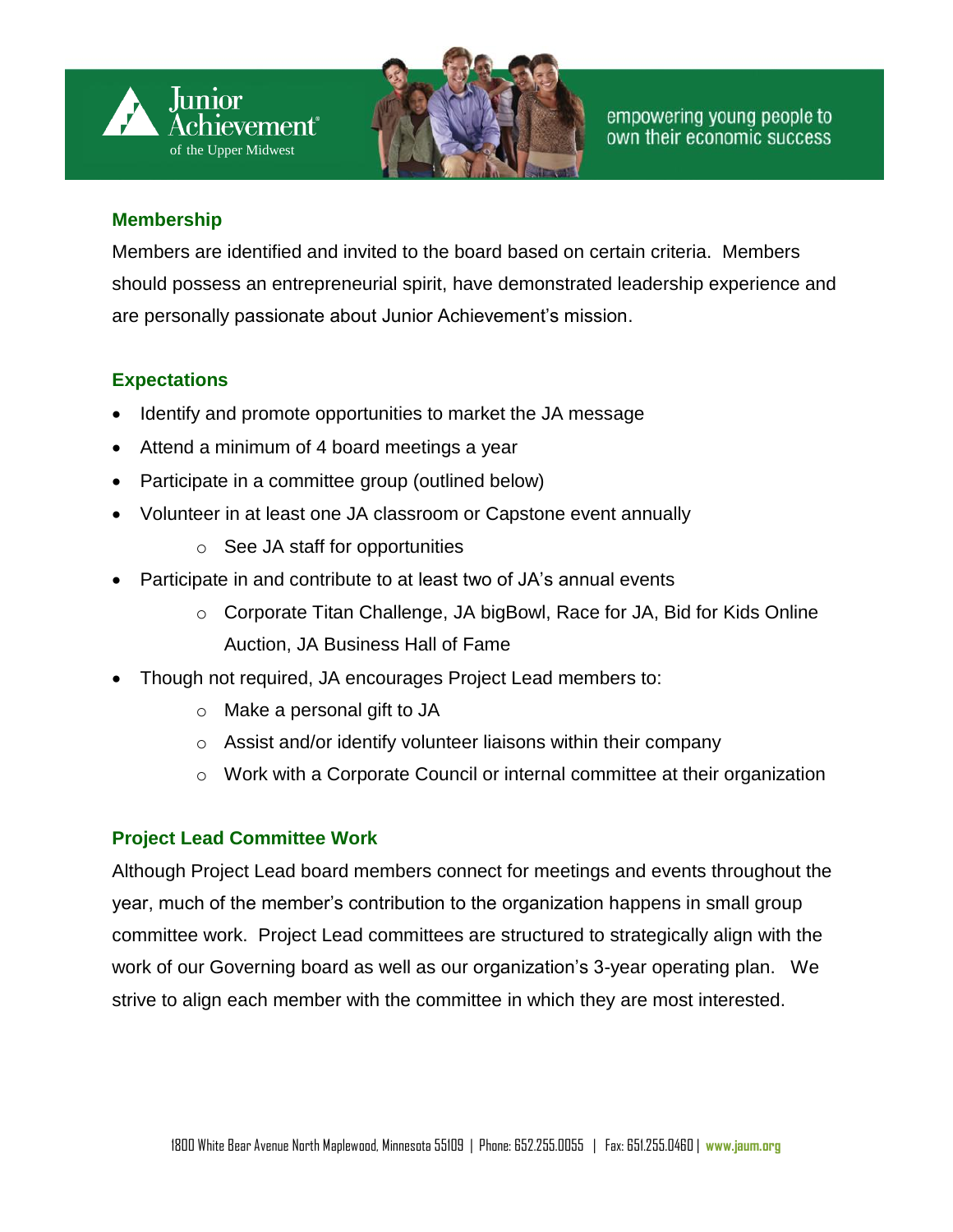

### **Project Lead Committees**

Development & Events

- Lead the board through the planning, execution and success of Project Lead's sponsored event, JA Corporate Titan Challenge
- Assist with other events through the year: JA bigBowl, Race for JA, Bid for Kids Online Auction, JA Business Hall of Fame
- Assist with overall development and fundraising goals of the organization

#### Volunteer Engagement

- Help JAUM strengthen the commitment of its volunteers; how we can successfully ensure we have enough volunteers present at every event to fully support the students we serve
- Lead the brainstorming, creation and implementation of a process to help address short notice volunteer needs (i.e. on-call list, red alert notice, etc.)
- Assist with the overall Education and Program goals of retention, recognition and recruitment of JAUM volunteers

#### Marketing

- Assist with social media plan regarding content and frequency
- Help with media coverage and public relations to bring more public awareness to the organization
- Advise on overall branding and messaging to market JAUM to an external audience

Prospecting

- Help identify and connect with prospective companies to become volunteer and/or funding partners
- Work with JAUM to maintain and grow its company prospecting list
- Introduce JAUM to the member's professional and/or personal network

Bremer Entrepreneurship Initiative

- Partner with JAUM as we work to strategize and align our work to best utilize our \$1 million gift from the Otto Bremer Foundation
- Lead the planning and implementation of a new entrepreneurship summer camp for high school age students to begin in 2015
- Help JAUM explore the realities of infusing and executing a virtual component to our annual competitions allowing Greater MN/ND to participate.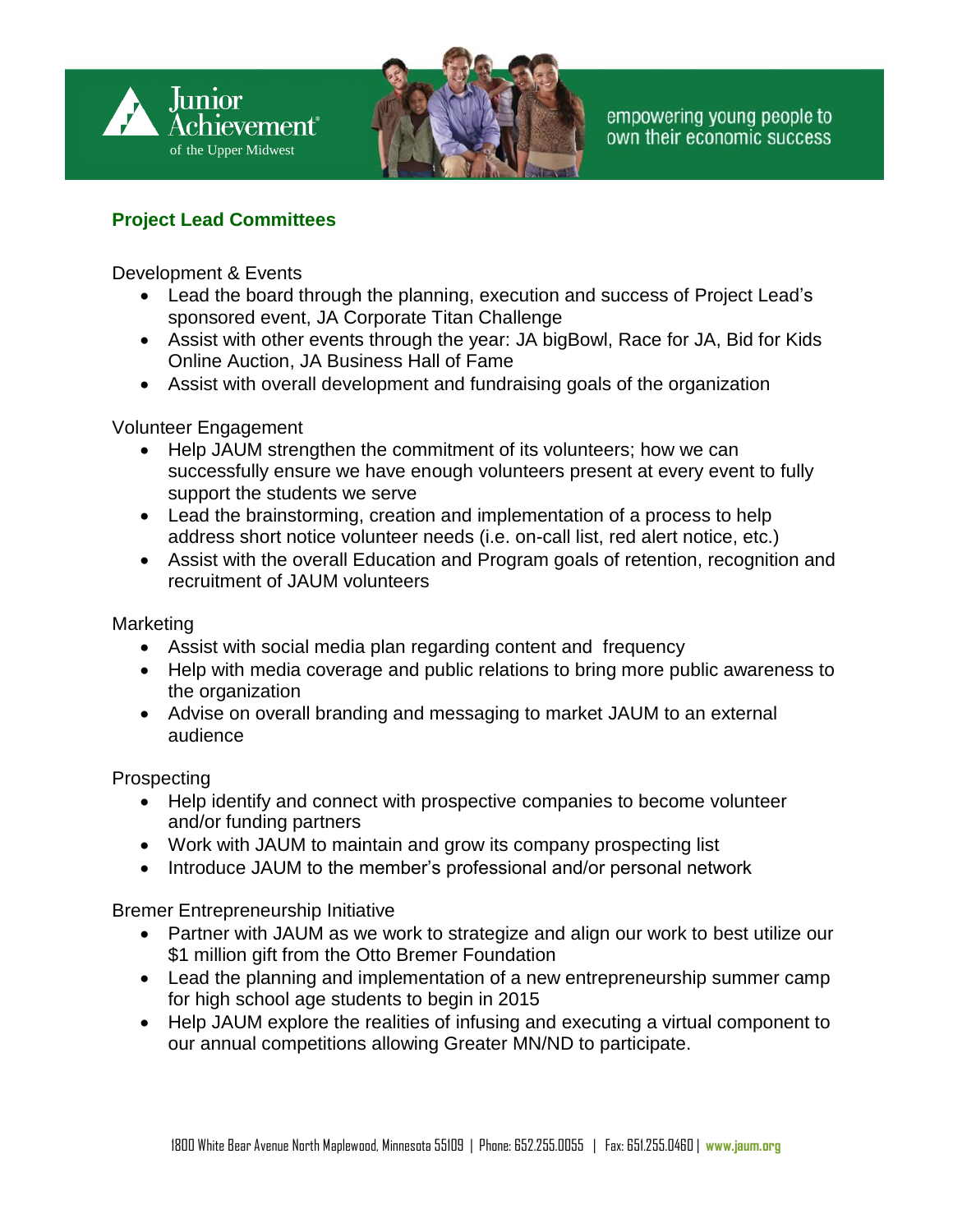

# **14-15 Project Lead Calendar**

#### 2014

- August 7th: JAUM Event: Annual Celebration (VIP PL board reception)
- September 12<sup>th</sup>: PL Board Meeting: Kick off the 14-15 school year
	- **Friday, 7:30-9:00 a.m.**
	- **Host site: Tennant**
- September 18<sup>th</sup>: JAUM Event: Hall of Fame
- November 14<sup>th</sup>: PL Board Meeting: CTC Planning
	- **Friday, 7:30-9:00 a.m.**
	- Host site open

#### 2015

- January 9th: PL Board Meeting: Finalize details of CTC, look ahead to spring
	- **Friday, 7:30-9:00 a.m.**
	- Host site open
- January TBD: JAUM Event: CTC Event (driven by PL)
- March  $13^{th}$ : PL Board Meeting: Gearing up for our busy season
	- **Friday, 7:30-9:00 a.m.**
	- Host site open
- April: busy season for bigBowl
- May: busy season for volunteering
- $\bullet$  June 12<sup>th</sup>: PL Board Meeting: End of Year Wrap Up
	- **Friday, 7:30-9:00 a.m.**
	- **Host site open**

*\* Please note that it is strongly encouraged that you meet with your small group committee on a regular basis. This would be in addition to the proposed calendar.*